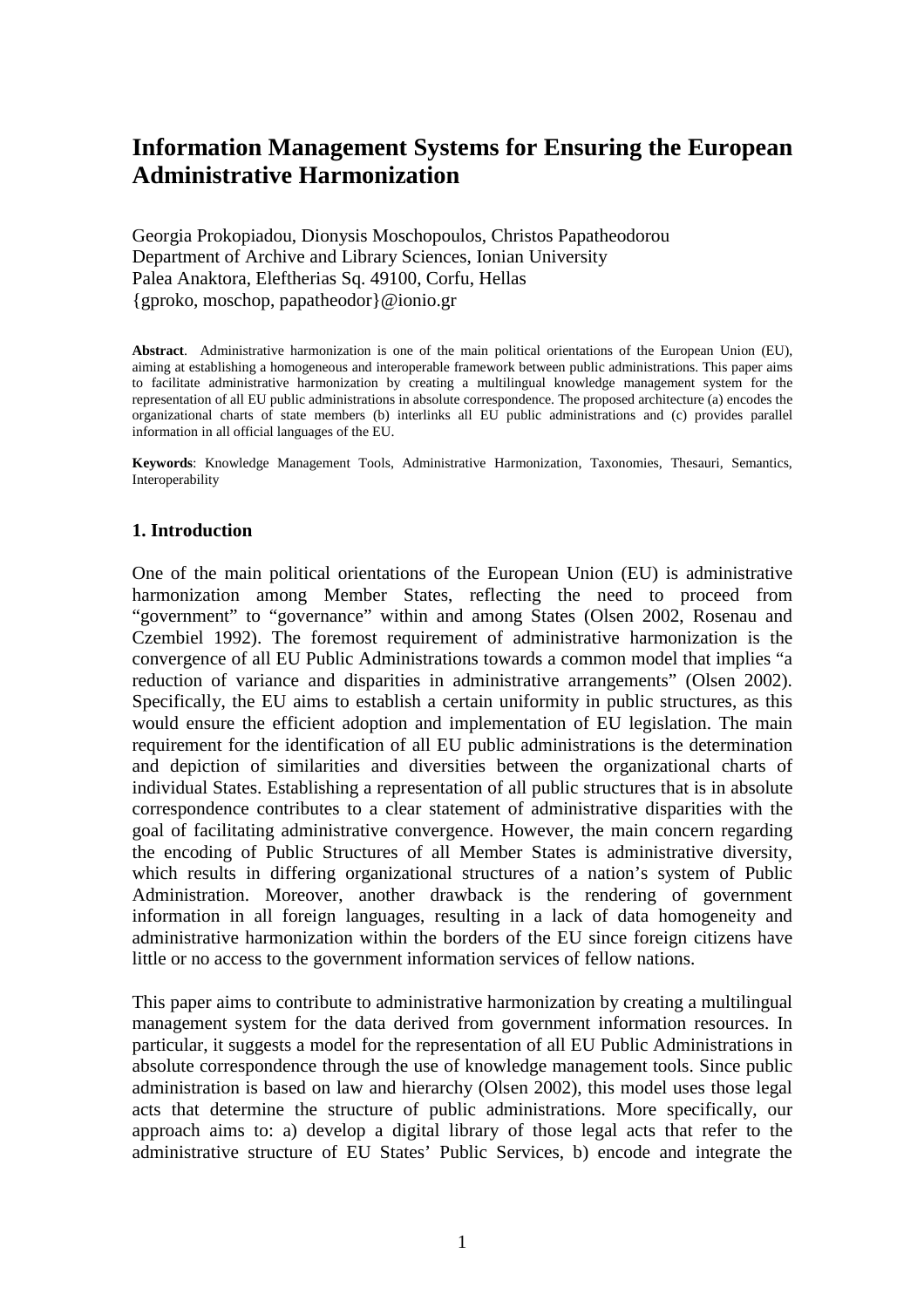organizational charts of each country by associating them in a hierarchical interlinked taxonomy, and c) to interconnect the corresponding taxonomies of States' Public Administration systems in absolute correspondence. The development of a unified EU organizational chart ensures the administrative harmonization of EU Member States, while the encoding and depiction of parallel information in different languages enables: a) the retrieval of the required information, no matter if the latter resides in different information environments, b) the navigation through, and review of, the organizational structure of a nation's Public Administration system. The section thereafter analyses the importance of the administrative convergence in the establishment of harmonization among European state members, while section 3 presents the architecture of the proposed system. Section 4 examines the problem of administrative diversity among Member States and also offers a solution for the problem of information rendering in all official languages of the European Union. Finally we present our conclusions.

## **2. Current situation**

The EU is aiming for the establishment of a "common administrative space" between Member States via administrative convergence, in order to create a homogeneous environment in Public Administration under broadly applicable principles, rules and regulations that are uniformly enforced (Cardona 1999, Olsen 2002). This requirement contributes to: (a) information exchange, (b) coordination of regulatory objectives, (c) consultation in advance of rulemaking, and (d) mutual participation in rulemaking processes (Florida State University College of Law 2001). However, international bibliography has addressed the lack of administrative convergence among Member States, due to their differing legal, administrative and cultural systems revealing unique local administrative needs, characteristics and functions (Callaghan 2002, Olsen 2002, Waarden 1999).

Public Administration is a "legally constituted instrument governed by law and hierarchy" (Olsen 2002). However, the EU sets no practical guidelines or instructions for the adoption and implementation of legislative regulations in order to accomplish and establish administrative convergence. Hence, it is more difficult for Member States to adapt and apply any legislation to their administrative system, as no guidelines or methodologies are provided. Moreover, local administrative characteristics influenced and originated by each State's own needs and traditional functions have become inflexible to adjust to a common framework. Therefore, given the fact that the EU is oriented towards legislative convergence, each Member State is called upon to define and create its own implementation methodology. This procedure is actually connected with the right to self-determination which needs to be upheld, since each State is the most suitable authority to determine its own administrative needs and features and therefore to define the required framework for its adoption and implementation of the EU directives.

Therefore, due to the lack of absolute uniformity between EU public administrations, electronic governments aim to (a) provide efficient tools for facilitating document interchange procedures, and (b) establish e-Government Interoperability Frameworks (e-gif) and trans-European networks characterized by the interoperability feature. The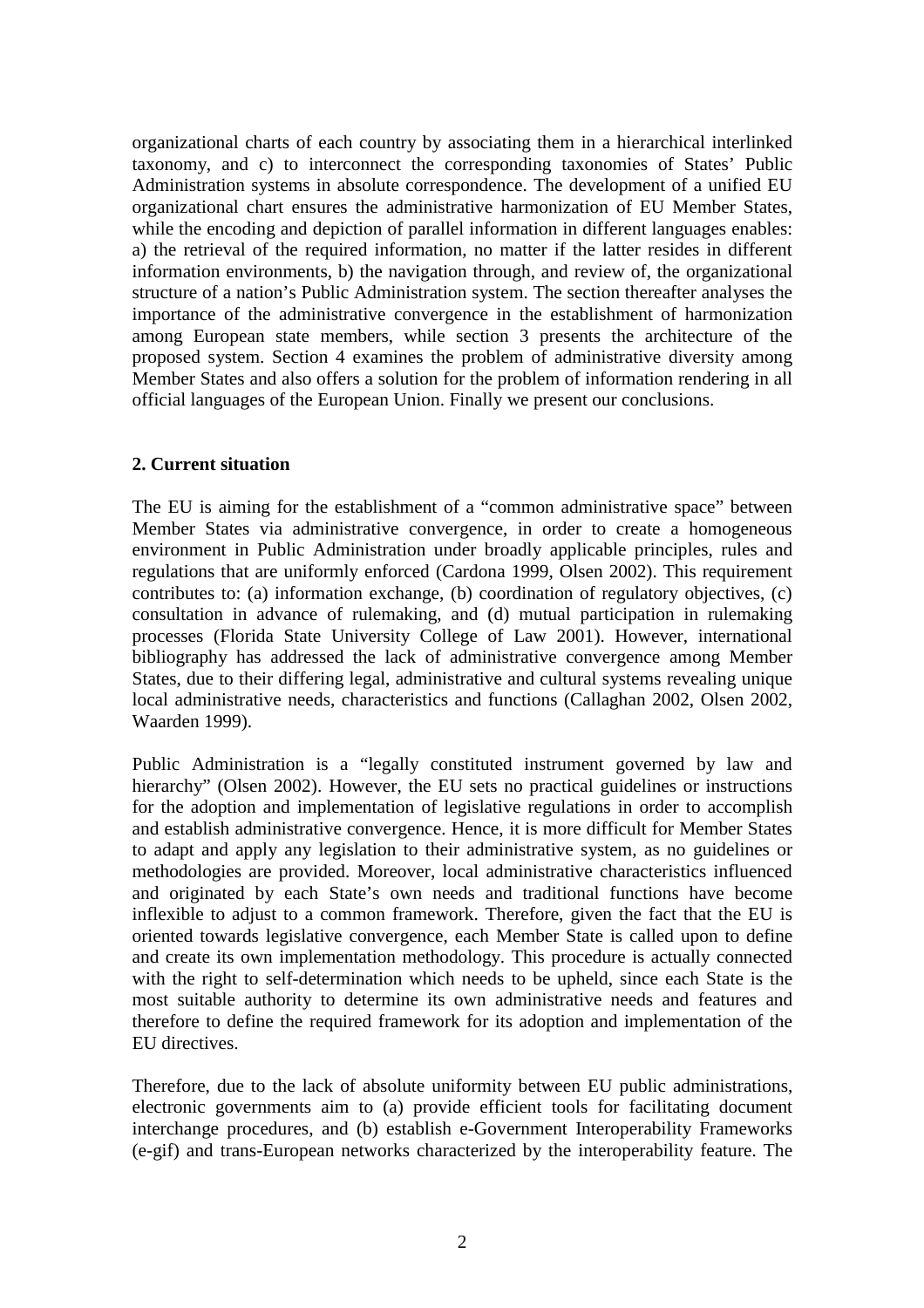main scope of such actions is to facilitate communication and collaboration not only between people but also among systems and different information environments. Moreover, the electronic Interchange of Data between Administrations (IDA) aims at defining a context within which the Member States may exchange data, regardless of the local administrative system implemented (European Parliament 2002).

Within the same framework, the European Parliament proceeded with the development of a multilingual thesaurus in those fields in which the European Communities are active, in order to ensure a means of indexing documents in the documentation systems of the European institutions (EU Publications Office 2004). However, this thesaurus provides only for established terminology and a controlled vocabulary without indicating administrative actions along with public hierarchy. This initiative refers only to the semantic management of administrative terms and aims at forming a homogeneous environment regarding thematic allocation in information systems.

The representation of EU public administrations and their structure in absolute correspondence may be considered as an essential step towards administrative convergence. The development of such a tool contributes to the identification of any similarities and diversities among different administrative systems facilitating (a) EU decision-making for introducing corresponding implementation directives, (b) decisionmaking by Member States on the parameters required for administrative convergence, and (c) navigation, by citizens and Public Services, through the organizational charts of all EU states.

## **3. A digital library for public administration mapping**

The depiction of Public Service structures may be derived from those institutional laws that enact the functions of public authorities. The identification and selection of those legal acts within the Official Gazette presupposes the digitization and creation of bibliographic meta-fields indicating identity characteristics (e.g. title, publication information such as date, issue number). Most countries have proceeded to the encoding of the Official Gazette by creating full-text databases with indicative access points (Juristisches Internetprojekt Saarbrücken 2004, Ministerio de la Presidencia 2004, National Printing Office of Greece 2004, Parlamento Italiano 2004, République Française 2004, United Kingdom 2004). Therefore, these information bases could contribute to the location of the relevant institutional laws within public authorities. It is envisaged that the legal acts resulting from such a weeding-out and subsequent extraction could be imported into a digital library in which a bibliographic and semantic analysis of its content could be performed specifically with regard to the structure of the Public Sector. Each Member State would need to implement this procedure separately.

## *3.1. Bibliographic Metadata*

Bibliographic metadata are considered essential not only to uniquely identify a legal act, but also to ensure multiple access points and therefore easy navigation of controlled meta-fields. The existence of a common layout in which legal acts are written,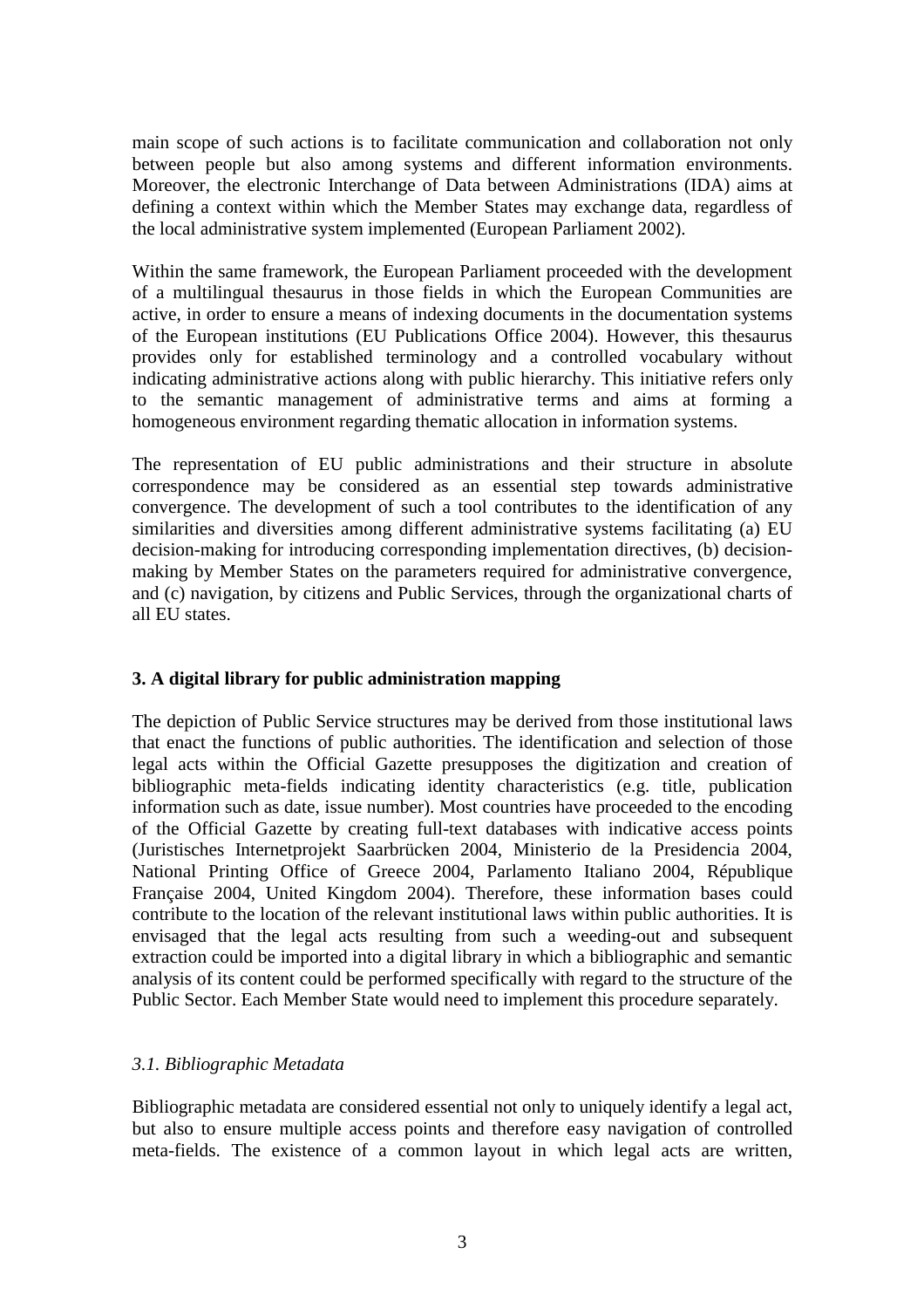facilitates the time- and personnel-consuming tasks of public information encoding and metadata production. Most European Official Gazettes maintain a certain layout for the publication of their legal acts. Figure 1 indicates the format used in the Official Gazette of Greece. The layout of certain elements, such as the publication information, the type of legal acts, the signing authorities, and even the way acts are structured in paragraphs and sections, is unified and homogeneous across all years and types of legal action. For this purpose an intelligent wrapper that is able to learn the structure of particular documents might be developed to parse the digitized legal act and propose to the usercataloguer a set of predefined values for the bibliographic meta-fields.



Fig. 1 Layout format of legal acts in Greek Official Gazette

The adoption of an international standard for metadata encoding contributes to data homogeneity and system interoperability for information sharing and/or exchange. Bibliographic encoding in an automated indexing environment mainly requires an open standard, such as Dublin Core, since it combines simplicity and descriptive abilities with syntactic flexibility. Although the selection of the exact format to be implemented depends on a mutual agreement between Member States, it is worth mentioning that many e-Government Interoperability Frameworks of EU Members have adopted Dublin Core as their metadata encoding standard. Therefore, this format may also be used in the description of the bibliographic metadata derived from institutional laws. In this way,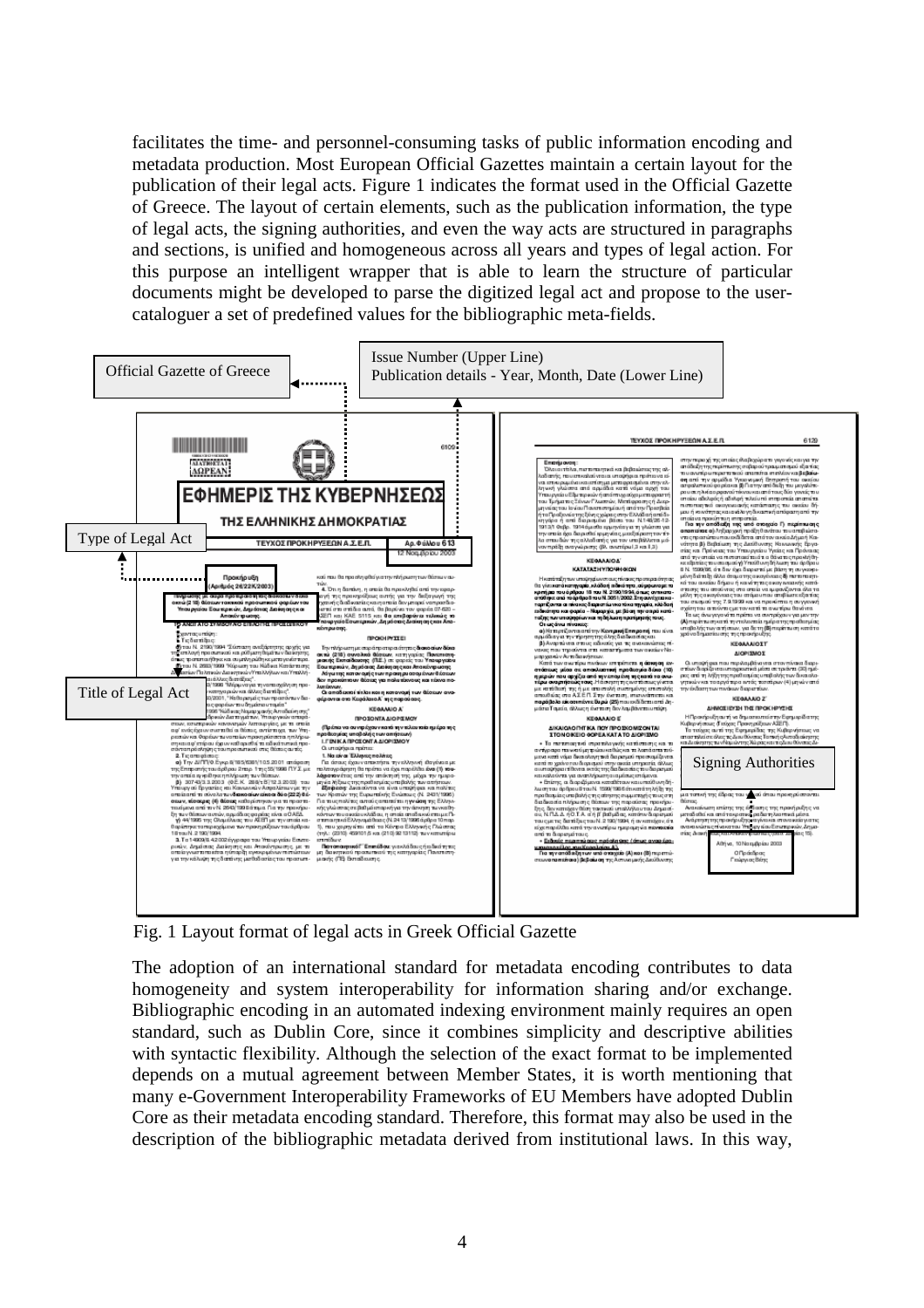the system would not have to extract data in other formats in order to ensure interoperability.

## *3.2 Semantics*

The semantic metadata that need to be derived from the institutional laws thematically cover the following aspects of an organization:

- the goals and objectives which form the *domain* of the organization's wideranging administrative responsibilities and which characterize, control and comprise all of its administrative functions. The domains are inherent in the scope of the institutional laws of every organization.
- its *functions*, which determine all the required activities that need to be fulfilled in order to accomplish the organization's goals and objectives
- the hierarchical *structure* that corresponds to the organizational chart and defines the departments and offices necessary for the execution of the organization's functions.

The semantic encoding of the above information requires the organizational charts to be segregated from the legal acts and then organized into a taxonomy schema capable of representing and managing multiple hierarchical levels. The taxonomy represents the structure of Public Administration in classes and subclasses. Each of these classes and subclasses performs a set of functions and thus each function constitutes a property of the class or subclass to which it is assigned. Furthermore, each class is identified by a domain attribute, which corresponds to organization's goals and objectives. The domain attribute is necessary so as to distinguish between the functions of different classes or sub-classes that use the same terminology. According to table 1, each class of the organizational chart has (a) the domain of administrative reference as its attribute, and (b) a set of functions as its properties.

|                | Table 1. Depicting Public Hierarchy, Administrative Functions and Domain of |
|----------------|-----------------------------------------------------------------------------|
| Responsibility |                                                                             |

| <b>Class</b>                     | National Printing Office of                                    | <b>Domain</b>             | <b>Publication of Official</b>   |
|----------------------------------|----------------------------------------------------------------|---------------------------|----------------------------------|
| (Organization)                   | Hellas                                                         | (Goals)                   | <i>Gazette</i>                   |
|                                  |                                                                |                           | Distribution of Official         |
|                                  |                                                                |                           | <i>Gazette</i>                   |
|                                  |                                                                |                           | <b>Publication of Government</b> |
|                                  |                                                                |                           | <i>Information</i>               |
|                                  | <b>Properties (Functions)</b><br><b>Subclasses (Structure)</b> |                           |                                  |
| Division of Publication Planning |                                                                | <b>Material Selection</b> |                                  |
|                                  |                                                                |                           | <b>Material Collection</b>       |
|                                  |                                                                |                           | <b>Material Processing</b>       |
| Division of Phototypesetting     |                                                                | <b>Material Editing</b>   |                                  |
|                                  |                                                                | Phototypesetting          |                                  |
|                                  |                                                                | Montage                   |                                  |
|                                  |                                                                |                           | Desktop Publishing               |
| Division of Printing             |                                                                | <b>Material Printing</b>  |                                  |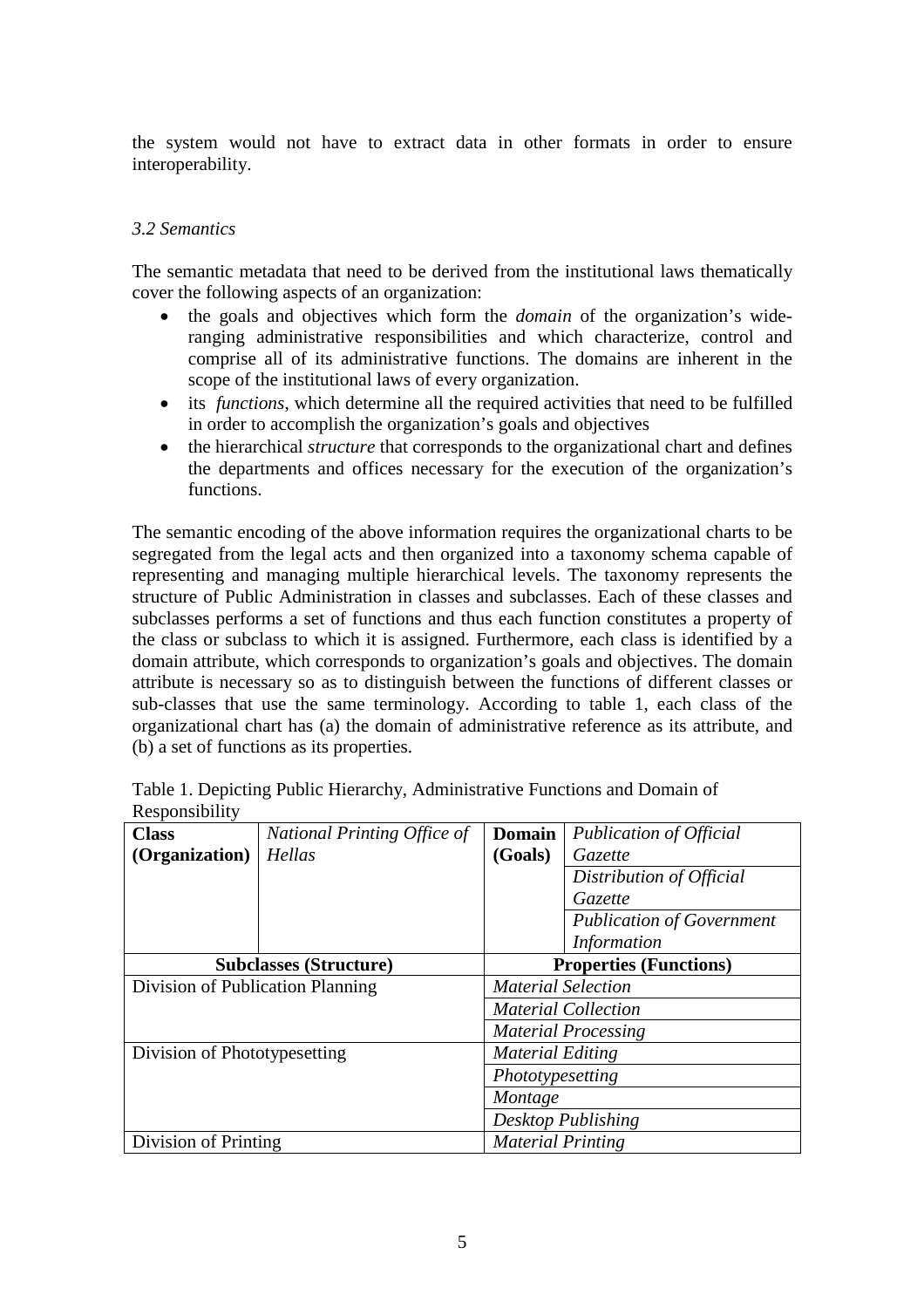|                                           |                 | <b>Bookbinding</b>                |  |
|-------------------------------------------|-----------------|-----------------------------------|--|
|                                           |                 | Packaging                         |  |
|                                           |                 | Shipment                          |  |
| Division of Management                    | Department of   | <b>Employee Appointment</b>       |  |
|                                           | Personnel       | <b>Employee Training</b>          |  |
|                                           | Management      | <b>Employee Further Education</b> |  |
|                                           | Department of   | Electronic Register               |  |
|                                           | Administrative  |                                   |  |
|                                           | Management      | <b>Secretarial Support</b>        |  |
|                                           | Department of   | <b>Budget Constitution</b>        |  |
|                                           | Financial       | <b>Salary Payment</b>             |  |
|                                           | Management      | <b>Official Gazette Sale</b>      |  |
|                                           |                 | <b>Official Gazette Costing</b>   |  |
| Division of                               | Department of   | <b>Electrical Installation</b>    |  |
| <b>Technical Assistance</b>               | <b>Building</b> | <b>Electrical Repair</b>          |  |
|                                           | Department of   | <b>Hardware Installation</b>      |  |
|                                           | Technology      | Hardware Repair                   |  |
| Division of Computer Science and Software |                 | Software Installation             |  |
|                                           |                 | <b>Information Backup</b>         |  |
| Division of Public Affairs                |                 | <b>Information Rendering</b>      |  |
|                                           |                 | Citizen Assistance                |  |
|                                           |                 | Subscriptions                     |  |
|                                           |                 | Market research                   |  |
|                                           |                 | Archive Maintenance               |  |
|                                           |                 | <b>Public Relations</b>           |  |

Since many organizations are either supervised or co-active with other public authorities, our model represents these relations between classes of the taxonomy, using a facet called "Instance-type" (Chandrasekaran, Josephson and Benjamins 1999). The required interlinking is realized between the highest classes of the organizational charts by assigning a property named "Corporate/Supervisory Public Authority" having value type "Instance" (this allows the definition of relationships between individuals, while the properties' values are instances of classes).

The semantic analysis of public administration also involves the creation of a control vocabulary that refers to domains of responsibilities and therefore to organizations' goals and objectives. Thus we extract the domain attributes from the taxonomy classes and we define a control vocabulary. This vocabulary identifies the taxonomy classes and needs to be interlinked and correlated in order to group all domains with a common administrative scope. This interlinking depicts the similarities and diversities between classes i.e. the authorities/entities within a Public Administration system, and facilitates decision-making procedures concerning the required Administrative convergence. For this purpose we propose the development of a thesaurus representing correlations of synonymy, hierarchy and the relation with each administrative domain.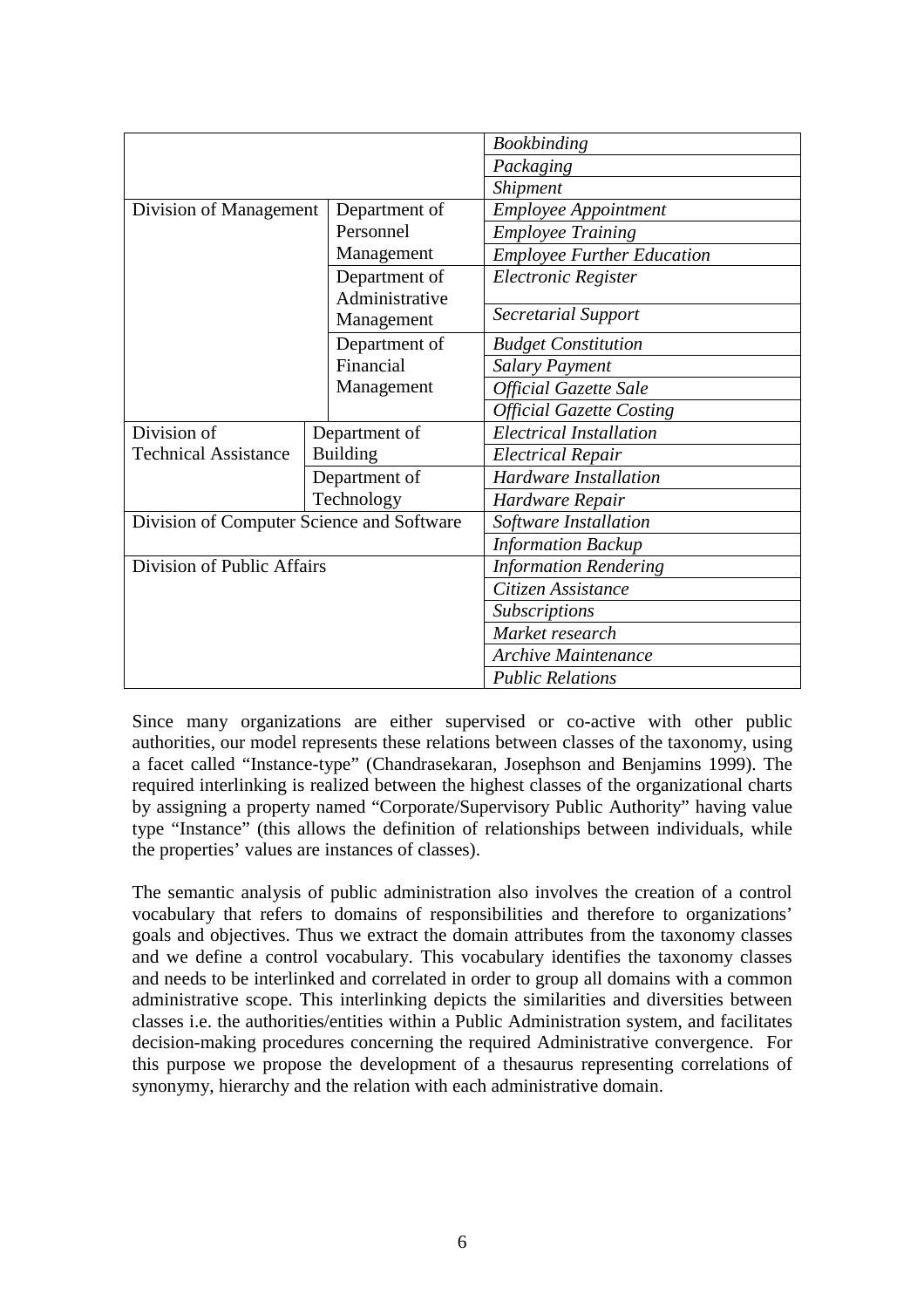#### **4. Facing administrative diversity**

Each Member State proceeds to the bibliographic and semantic analysis of those institutional laws that refer to the structure of its own administrative system. As such, the knowledge tools (taxonomy and thesaurus) developed by each State separately need to be interlinked in order to identify similarities and diversities among EU administrative systems. However, the main condition for this correlation is for the Member States to provide, along with the native language, an English translation of the public hierarchy, the domains (objectives) and administrative functions. This translation would contribute to the establishment of a semi-automated process for establishing oneto-one correspondence. Therefore, it is essential to comprehensively map out all hierarchies, functions and objectives, in order for the machine to compare and locate all the identical phrases expressing public authorities and functions. Otherwise, it would be necessary to carry out the taxonomy's interlinking manually, requiring the user to know all official languages of the EU in order to make the necessary comparisons!. The translation of the aforementioned tools into the English language sets the basis for multilingual services that can provide the ability to access all organizational charts and functions regardless of the administrative system or language used.

The proposed architecture correlates the different taxonomies by the semantic analysis of each of the taxonomy components. The correlation of the different administrative structures needs to be based on more than the name of public services, since the following situations are possible:

- Services having the same name but different objectives and responsibilities
- Services having a different name but the same objectives and responsibilities

Therefore, the main parameter and criteria for the conjunction of services between different taxonomies must be the administrative domains that are allocated to the specific authorities. At this stage of development the thesaurus plays an essential role, as it becomes the conceptual framework within which organizations' functions are developed and run.

Specifically, we propose the procedure for the correlation of taxonomies to be semiautomated as follows:

- The system parses all taxonomies and locates the classes with the same domains or similar (broader, narrower or related) according to each Member State's thesaurus.
- The system then makes the results available to the user who either accepts them or endeavours to locate all identical services manually which are then, in parallel, interlinked and connected throughout the taxonomies of all Member States.

The usage of the thesauri offers the user the ability to check the reasonability of the proposed interlinking. The domains are only used to match uniquely identical services according to their objectives and functions. Hence the thesauri ensure the safety and accuracy of the taxonomy correlation procedure since the interlinking is based not only on the domain's name but also on its semantic correlations with administrative concepts. Besides, thesauri are the entities that naturally represent the types of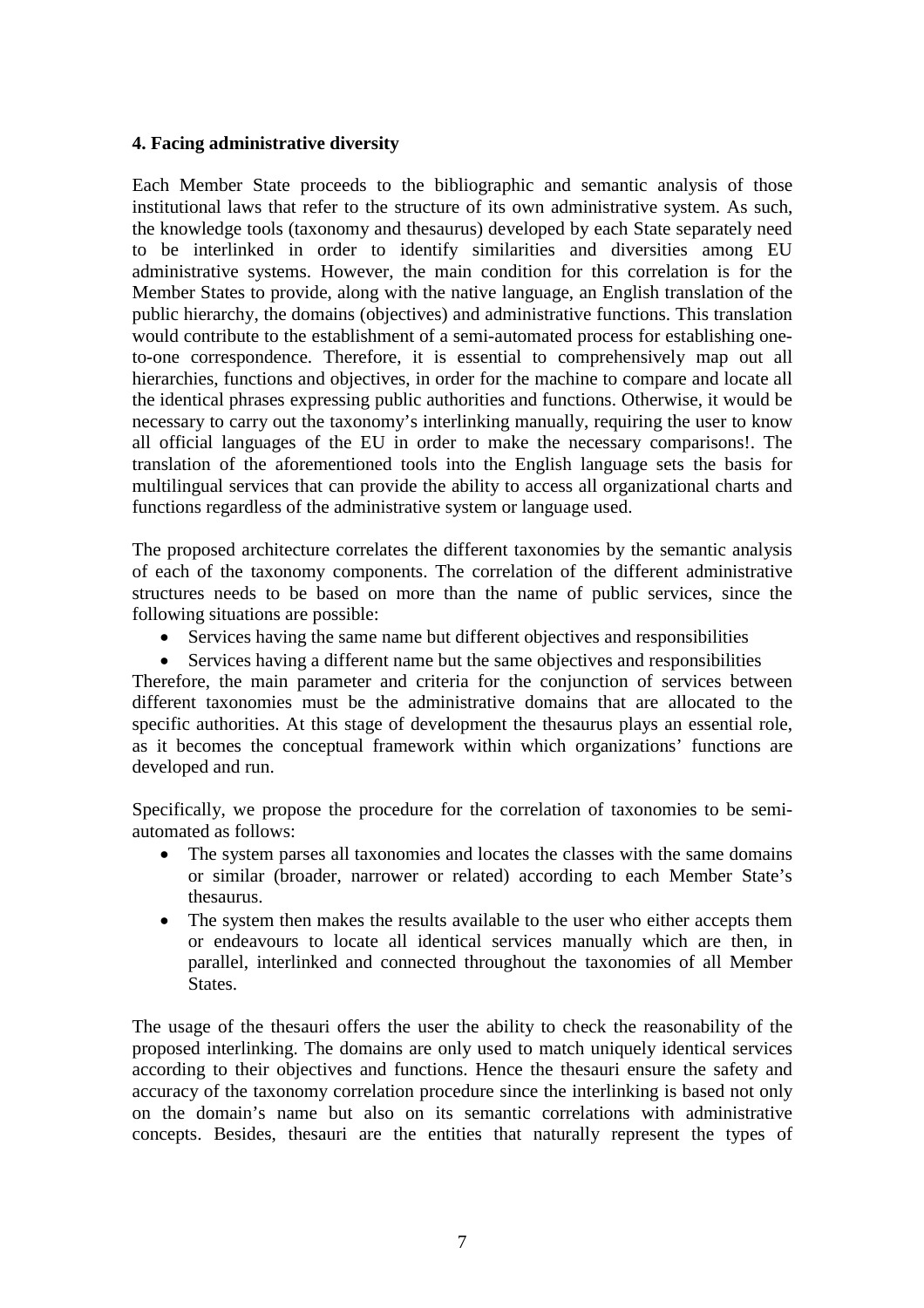correlations between administrative domains, facilitating information search and retrieval in Public Administration systems.

The system may locate cases such as:

- exact matches without any discrepancies in the class's name, structure and/or services
- the required domain that is assigned to a differently named class but with the same structure
- the required domain but with discrepancies in the class's structure and hierarchy (i.e. different ministry / hierarchical level / structure with more or fewer subdivisions).

The user using the thesauri is able to correlate the appropriate classes. It is essential to mention that the interlinking is not realized between procedures and domains, but only between Public Authorities that have been defined in terms of classes and subclasses.

## **5. Conclusions**

Administrative convergence is the main prerequisite for achieving the efficient implementation of communal legislation between Member States since it removes variations and administrative disparities to form a common and homogeneous environment for public administration in different countries. However, the EU provides for the legislative regulations and calls all Member States to adopt them by adjusting their administrative systems to accommodate them. As such, all States need to produce implementation methodologies in order to convert legislative directives to applicable regulations.

This paper aims to approach the issue of administrative convergence with a knowledge management system that plainly represents and depicts the administrative disparities between organizational charts of States. This approach is oriented to (a) present the EU with the administrative reality in order to prompt any necessary adaptation of legislative directives required to ensure they are easy to implement by all Member States and (b) facilitate the efforts of Member States in establishing the required framework and parameters for applying those legislative directives. The proposed system, together with its knowledge management tools, does not solve the problem of administrative convergence but provides a tool for depicting the current situation in public administration systems.

The development of taxonomies for all EU organizational charts and their interlinking ensures a clear statement of the administrative similarities and diversities, and enables the navigation within the public hierarchy for all Member States both separately and jointly. Moreover, the allocation of a domain of responsibility to each class of the public hierarchy supports the filter of the imposed queries and contributes to (a) the limitation of the search space and (b) the efficient correlation of the EU public authorities. Furthermore, the existence of parallel information in all official languages of the EU facilitates retrieval and sets no barrier in parsing and locating information derived from different administrative and lingual environments. The creation of the thesaurus on the domain of activities for each public authority facilitates (a) the accurate and efficient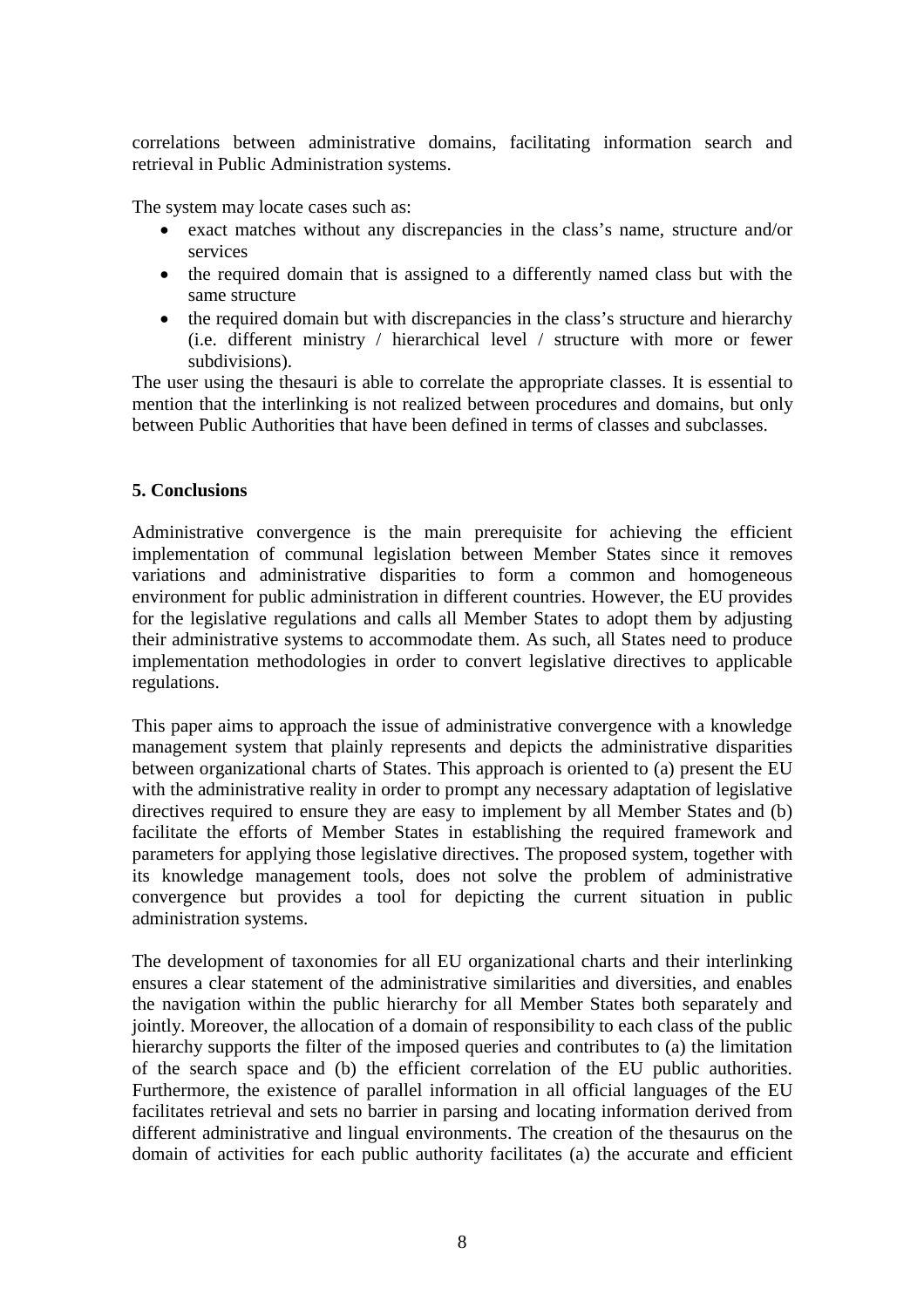interlinking of the EU organizations, since it provides a global framework for each range of administrative activities and (b) resourceful search and retrieval by guiding the end-user. Finally, the bibliographic encoding of the institutional laws enables the creation of multiple access points, while the semi-automated technique for assigning values to meta-fields facilitates a task that would otherwise consume a significant amount of time and human resources.

## **References**

Callaghan, H. (2002) "*Corporate law harmonization in the European Union: what makes it so difficult?*", [online], http://www.unc.edu/depts/europe/eui/msie.html.

Cardona, F. (1999) "*Civil services for the European administrative space*", [online], http://www.oecd.org/dataoecd/32/0/2078529.pdf.

Chandrasekaran, B., Josephson, J. R., Benjamins, R. (1999) "*What are ontologies and why do we need them?*", *IEEE Intelligent Systems*, Vol 14, No.1, pp20-26.

European Parliament (2002) "*Electronic interchange of data between administrations*", [online],http://wwwdb.europarl.eu.int/oeil/oeil\_ViewDNL.ProcViewCTX?lang=2&proc  $id = 5542 \& HighlightType = 2 \& Highlight Text = IDA.$ 

EU Publications Office (2004) "*Eurovoc thesaurus*", [online], http://www.europa.eu.int/celex/eurovoc/.

Florida State University College of law (2001) "*Code of federal regulation*", [online], http://www.law.fsu.edu/library/admin/acus/305911.html.

Juristisches Internetprojekt Saarbrücken (2004) "*Bundesgesetzblatt*", [online], http://www.jura.uni-sb.de/BGBl/.

Ministerio de la Presidencia (2004) "*Boletin Official del Estado*", [online], http://www.boe.es/g/es/.

National Printing Office of Greece (2004) "*Official Gazette of Greece*", [online], http://www.et.gr.

Olsen, J. (2002) "*Towards a European administrative space*", [online], http://www.arena.uio.no/publications/wp02\_26.htm.

Parlamento Italiano (2004) "*Leggi dalla XIII legislatura*", [online], http://www.parlamento.it/parlam/leggi/home.htm.

République Française (2004) "*Journal Officiel de la République Française*", [online], http://www.loc.gov/law/guide/france.html.